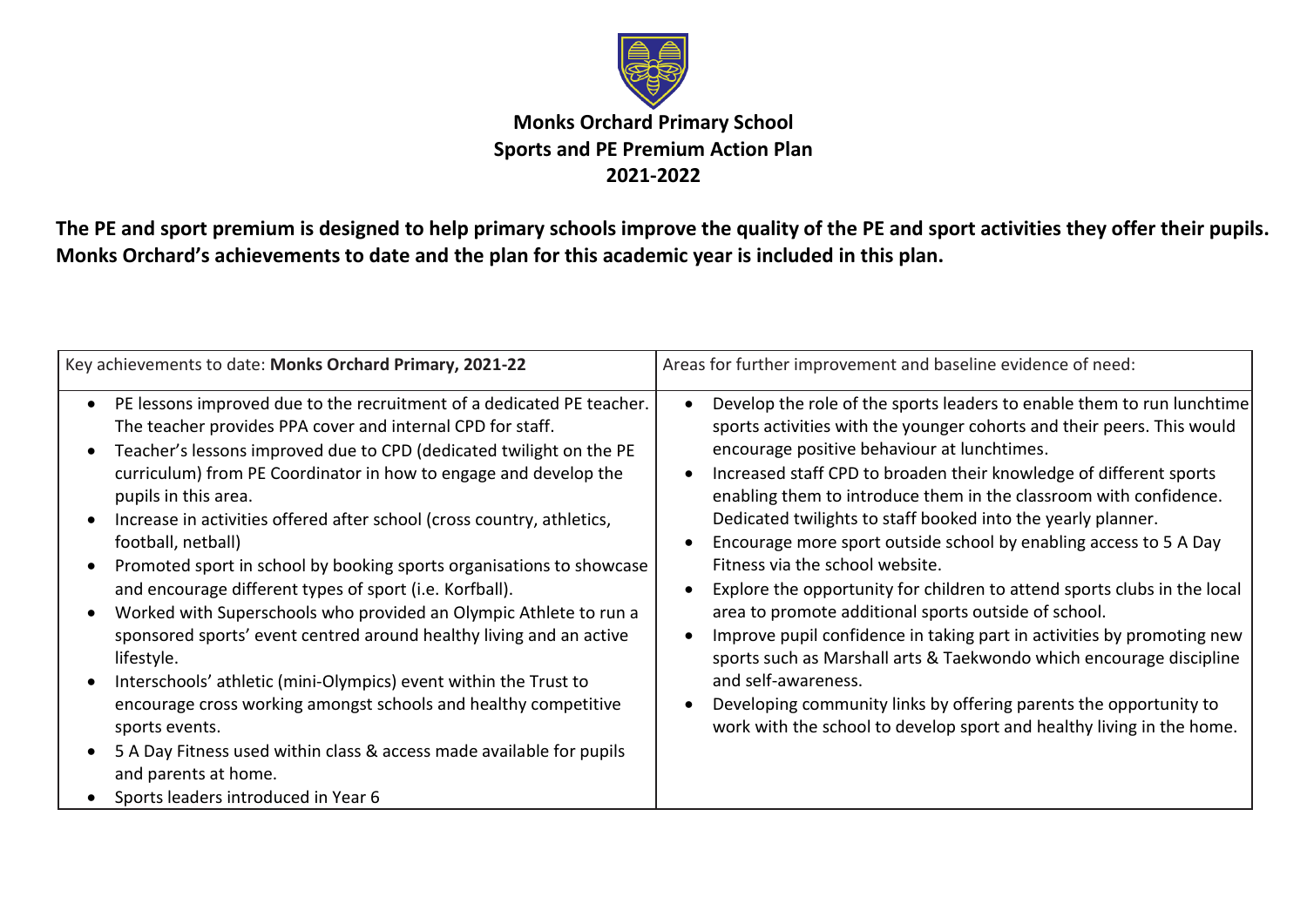| Academic Year: 2021/22                                                                                                  | Total fund allocated: £19,000                                                                                                                                                                            |                                                           | Date Updated: November 2021                                                                                                                               |                                                                                                                              |
|-------------------------------------------------------------------------------------------------------------------------|----------------------------------------------------------------------------------------------------------------------------------------------------------------------------------------------------------|-----------------------------------------------------------|-----------------------------------------------------------------------------------------------------------------------------------------------------------|------------------------------------------------------------------------------------------------------------------------------|
| Key indicator 1: The engagement of all pupils in regular physical activity - Chief Medical Officer guidelines recommend | Percentage of total allocation:                                                                                                                                                                          |                                                           |                                                                                                                                                           |                                                                                                                              |
| that primary school children undertake at least 30 minutes of physical activity a day in school                         | 27%                                                                                                                                                                                                      |                                                           |                                                                                                                                                           |                                                                                                                              |
| School focus with clarity on<br>intended impact on pupils:                                                              | Actions to achieve:                                                                                                                                                                                      | Funding<br>allocated: *                                   | Evidence and impact:                                                                                                                                      | Sustainability and suggested<br>next steps:                                                                                  |
| 2 x 1 hour of PE each week for all<br>children in school.                                                               | Promoting fitness and healthy living<br>in school as part of the PE<br>curriculum.<br>Continued CPD with staff to broaden Resources £800<br>knowledge of sport, the benefits, and<br>the range on offer. | PE coach<br>delivery of CPD<br>£1,500                     | Enable staff to be able to offer<br>a wide range of sport within<br>the classroom with confidence. and TA's.                                              | Continued CPD built into the<br>yearly planner for teaching staff<br>Link to PSHE curriculum -<br>Healthy school week        |
| Develop Sports Leaders in school.<br>Dependent on COVID restrictions being<br>lifted.                                   | Coaching provided from PE teacher<br>on games to organise at lunchtime<br>with the younger cohort and their<br>peers.                                                                                    | £1,500                                                    | Encourage positive behaviour at Coach the sports leaders on<br>lunchtimes, and more children<br>engaged in physical activities                            | ideas they can use to keep the<br>children active at lunchtimes -<br>children contribute their own<br>ideas for future games |
| Ensure 4 square courts are marked<br>out in the playground and allocated<br>to each year group in KS2.                  | Site staff to carry this out.                                                                                                                                                                            | £1,500                                                    | Areas used across the school at<br>lunchtime and during lessons<br>and as additional PE activity.                                                         | Staff and Sports Leaders to be<br>coached on how to use this area<br>as continued CPD.                                       |
| Increase an offer of swimming for<br>pupils needing development.                                                        | Increasing confidence and ability in<br>swimming.                                                                                                                                                        | TA's to<br>accompany<br>children<br>£1,200<br>Travel £150 | Increase pupil confidence in the Sustainable once restrictions are<br>ability to swim. Improve<br>community links with other<br>schools. Meet Y 6 targets | lifted.                                                                                                                      |
|                                                                                                                         | Key indicator 2: The profile of PESSPA being raised across the school as a tool for whole school improvement                                                                                             |                                                           |                                                                                                                                                           | Percentage of total allocation:                                                                                              |
|                                                                                                                         | 15%                                                                                                                                                                                                      |                                                           |                                                                                                                                                           |                                                                                                                              |
| School focus with clarity on<br>intended impact on pupils:                                                              | Actions to achieve:                                                                                                                                                                                      | Funding<br>allocated:                                     | Evidence and impact:                                                                                                                                      | Sustainability and suggested<br>next steps:                                                                                  |
| Increase focus in athletics including<br>participation in competitive events.                                           | Trust wide Mini Olympic events to<br>encourage and provide a range of<br>sports to take part in- hoping<br>restrictions are lifted by the Summer.                                                        | Free                                                      | Working across the schools to<br>improve the school community.                                                                                            | Look for additional<br>opportunities for athletic<br>competition $-$ indoors and out                                         |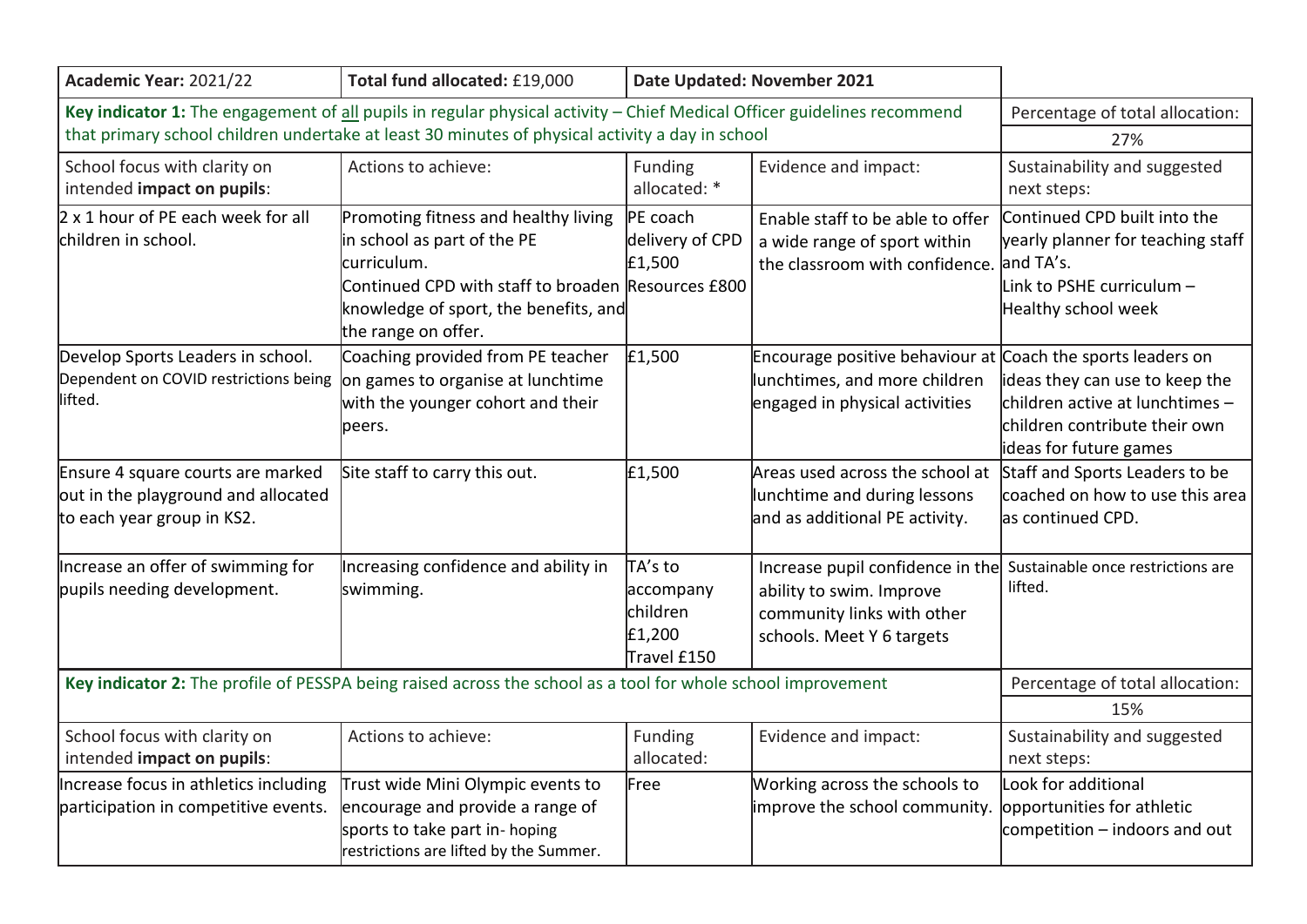| Raise the profile of Cross Country<br>during the Autumn Term.                                      | Continue to take part in Croydon<br>Schools cross country events.                                                     | Subscription<br>costs £50<br>Additional staff levents.<br>costs. £1,050 | Improved endurance for pupils<br>taking part in competitive                                                                                                                | Continue to offer this as an<br>annual event in school once<br>Covid, restrictions have been<br>lifted.                               |
|----------------------------------------------------------------------------------------------------|-----------------------------------------------------------------------------------------------------------------------|-------------------------------------------------------------------------|----------------------------------------------------------------------------------------------------------------------------------------------------------------------------|---------------------------------------------------------------------------------------------------------------------------------------|
| To raise the profile of sport in the<br>home.                                                      | School to offer 5 a day on the<br>school's website & promote to<br>parents.                                           | Subscription<br>costs £300                                              | Opportunity for pupils to access Arrange access via website.<br>ffun fitness activities at home.<br>Monitor home usage                                                     |                                                                                                                                       |
|                                                                                                    | Promote sport and healthy lifestyles<br>at home by inviting parents in for a<br>morning with the PE teacher.          | Resources &<br>teacher time.<br>£1500                                   | Improve lifestyle and fitness in<br>the home by showing cost<br>effective and free activities for<br>families to take part in.                                             | Working on the long-term<br>impact on the benefits of an<br>active lifestyle at home.<br>Sustainable once restrictions are<br>lifted. |
| Key indicator 3: Increased confidence, knowledge, and skills of all staff in teaching PE and sport | Percentage of total allocation:<br>5%                                                                                 |                                                                         |                                                                                                                                                                            |                                                                                                                                       |
| School focus with clarity on intended Actions to achieve:<br>impact on pupils:                     |                                                                                                                       | Funding<br>allocated:                                                   | Evidence and impact:                                                                                                                                                       | Sustainability and suggested<br>next steps:                                                                                           |
| All staff to be confident in the<br>requirements of teaching PE in the<br>specific Key Stage area. | Increased CPD to develop teacher<br>skills in teaching PE in their Key<br>Stages. (Twilights)                         | PE teacher time<br>£1,000                                               | mproved teaching and increased<br>confidence in the delivery of PE.<br>Teachers to develop knowledge of<br>activities and sport to retain class<br>interest and enjoyment. | Continued CPD                                                                                                                         |
| Key indicator 4: Broader experience of a range of sports and activities offered to all pupils      | Percentage of total allocation:<br>35%                                                                                |                                                                         |                                                                                                                                                                            |                                                                                                                                       |
| School focus with clarity on intended Actions to achieve:<br>impact on pupils:                     |                                                                                                                       | Funding<br>allocated:                                                   | Evidence and impact:                                                                                                                                                       | Sustainability and suggested<br>next steps:                                                                                           |
| <b>Girls Football and Team</b>                                                                     | Develop girls football afterschool<br>club. Arrange games with other<br>local schools who facilitate girl's<br>teams. | <b>Resources</b> and<br>teacher time<br>£1,800                          | Increased participation in<br>competitive sport for girls.<br>Promoting cross school friendly<br>competitions.                                                             | Commitment to take part in<br>friendly events with other<br>Croydon schools.                                                          |
| Netball Club and Team                                                                              | Develop this club afterschool &<br>encourage competitive<br>competitions.                                             | Resources & TA<br>additional time<br>£1,800                             | Increase the uptake this year in<br>this afterschool club. Encourage<br>staff to take part in friendly<br>competitions.                                                    | Commitment to take part in<br>competitive events with other<br>Croydon schools.                                                       |